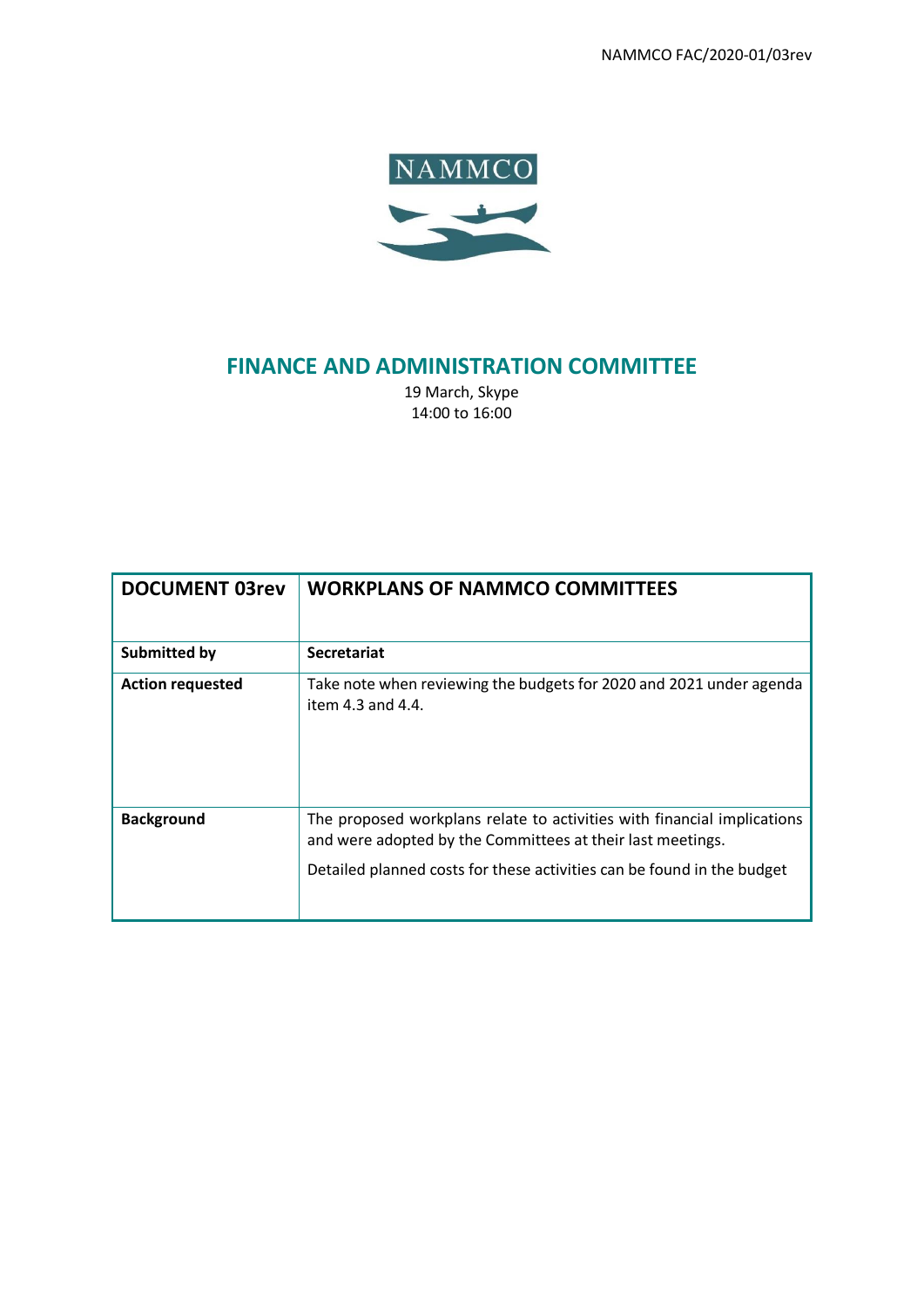## 1. SCIENTIFIC COMMITTEE

| 2020                                                                        | 2021                                                                                    | 2022                   |
|-----------------------------------------------------------------------------|-----------------------------------------------------------------------------------------|------------------------|
| <b>Working Groups:</b>                                                      | <b>Working Groups:</b>                                                                  | <b>Working Groups:</b> |
| - By-catch                                                                  | - Pilot Whale                                                                           | - Bearded Seal         |
| - Coastal Seals                                                             | - Narwhal in East Greenland<br>(spring)<br>- Abundance Estimates (for killer<br>whales) | - Ringed Seal          |
| - NAMMCO/JCNB JWG on<br>Narwhal and Beluga                                  |                                                                                         | - Harbour Porpoise     |
| (Planning meeting for next<br>NASS via correspondence)                      |                                                                                         |                        |
| <b>Workshops:</b>                                                           |                                                                                         |                        |
| - Model development for<br>assessment of seals<br>(collaboration with ICES) |                                                                                         |                        |
| - North Atlantic humpback<br>whale tagging<br>workshop/collaboration        |                                                                                         |                        |

The next SC meeting will be hosted by Greenland. Date to be decided.

Highlighted below are the new aspects of the proposed SC work plan, compared to the Work Plan for 2020 adopted by NAMMCO 27, that the Council is asked to specifically note and consider, including an elaboration of the reasons why the changes have been made and new items have been included.

#### *- Workshop on model development for the assessment of seals to be co-organised with ICES in autumn 2020.*

During the 2019 meeting of the ICES/NAFO/NAMMCO Joint Working Group on Harp and Hooded Seals(WGHARP), it became clear that the population models used by WGHARP were performing inadequately and needed to be further developed to provide a reliable basis for future assessments.

Specifically, for the harp seal population in the White Sea/Barents Sea, the assessment model provided a poor fit to the pup production survey data. This, combined with the fact that this a data poor population according to ICES requirements, meant WGHARP used the approach of Potential Biological Removals (PBR) to generate catch recommendations, rather than the assessment model. For harp seals in the Greenland Sea, the assessment model demonstrated a poor fit to all historical pup production estimates, creating significant uncertainty regarding the model-based trajectories and projections. WGHARP concluded that management recommendations should not be based on the model projections and PBR was also used for this population, despite it being data rich.

During the meeting, the inclusion of ecosystem drivers into the model was investigated (e.g. the inclusion of historical estimates of cod and capelin biomass) to assess if this would allow the model to better fit the data. This work was deemed promising but too preliminary to be used in the assessment at this time.

The WG therefore recommended that an expert workshop be convened to further develop and improve the model used for future seal population assessments. These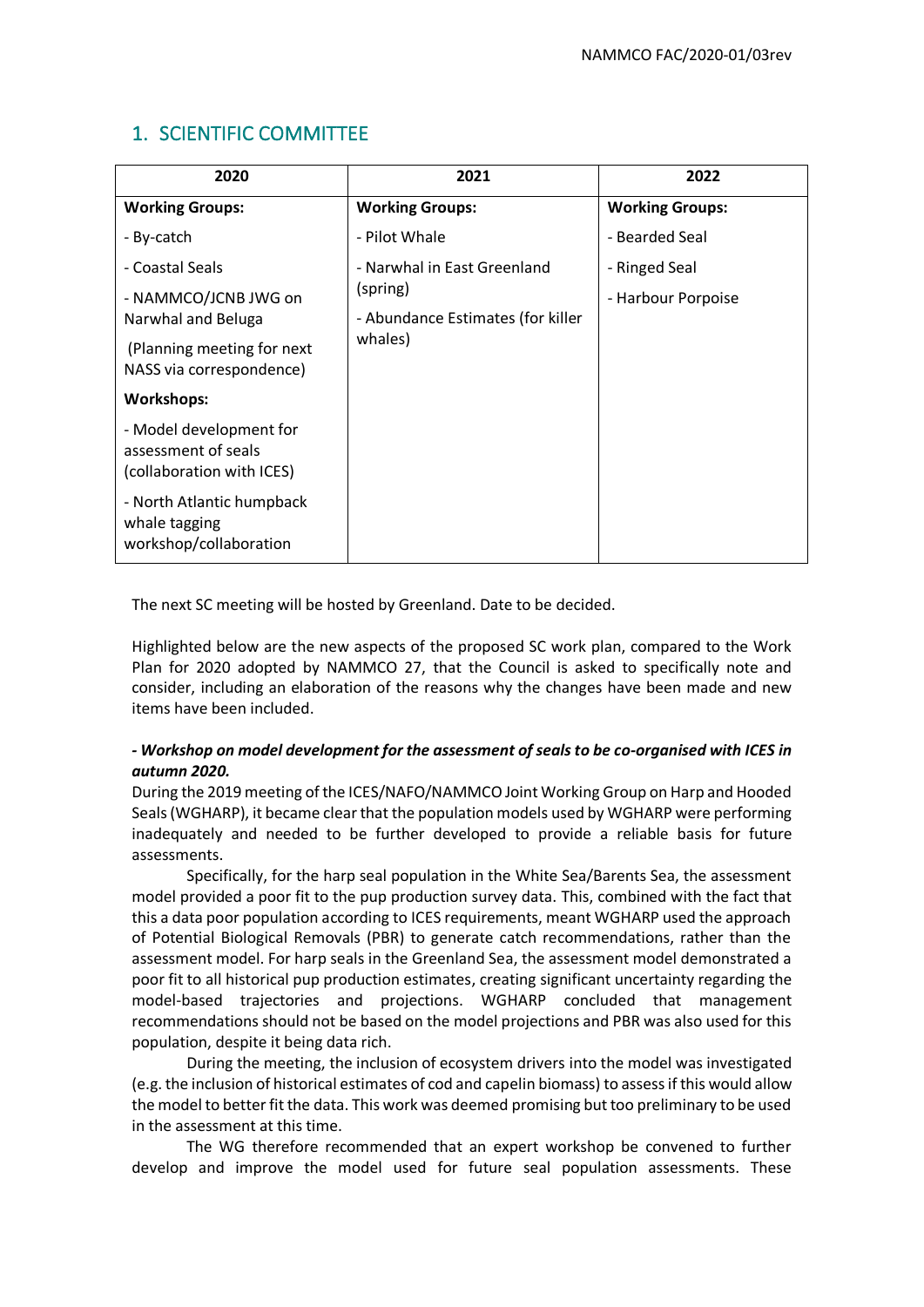developments may also prove useful for seal modelling and management in general and not necessarily be completely specific to harp and hooded seals.

The SC agreed with WGHARP that it was important to revise and improve the seal population assessment model and that NAMMCO should convene a workshop in cooperation with ICES dedicated to this. ICES offered to cover the costs of the Chair and some invited experts, and NAMMCO would also cover the cost of some of the needed expertise.

It has been proposed that this workshop could be held in St. Andrews in September 2020, back to back with the meeting of the UK Special Committee on Seals (SCOS), as some of the relevant experts would be attending the SCOS meeting and this could therefore reduce costs but increase the expertise present.

#### *- A second meeting of the Ad hoc Working Group on Narwhal in East Greenland in 2021*

The SC recognised that the issue of narwhal in East Greenland is a particularly complex and sensitive one and noted that there were a range of recommendations for research stemming from the Ad hoc Working Group on Narwhal in East Greenland (NEGWG). On the basis of this, the SC recommended that a new meeting of the WG be scheduled for 2021.

The aim of this meeting would be to review the latest data (e.g. on catch data and genetic research) and update the assessment using both this new data and the revisions currently underway on the model to allow for time variation in some of the parameters. Work that should be done prior to this new meeting would include the review of the abundance estimate by the NAMMCO/JCNB joint working group, reconsideration of the mark-recapture data, and an investigation of the potential correlation between ice coverage and narwhal presence in Scoresby Sound.

#### *- The proposed delay of working group meetings on ringed and bearded seals until 2022*

In the endorsed workplan from SC/25 (2018) it was proposed that ringed seal and bearded seal working group meetings be run back to back in 2021. SC/26 has however proposed to delay both meetings. This proposed delay is due to the ongoing studies and analyses and difficulties associated with producing reliable abundance estimates in the near term.

The SC noted that since ringed seals are a hunted species in NAMMCO countries, it was important that an assessment be conducted, even if there was no immediate cause for concern regarding the populations. However, since there are ongoing studies on within Greenland and planned studies within Norway, it was considered worthwhile to delay the ringed seal WG until the information generated from this work is available. The SC proposed that the ringed seal WG be postponed and that SC/27 (2020) set a new date based on an assessment of the sufficiency of the data available at that time.

For bearded seals, the SC was informed that there is ongoing analysis of the multi-species aerial surveys conducted in Greenland and that passive acoustic research in Norway is picking up bearded seals in a wide range of locations. To allow for the ongoing research to be finalised and additional data to be made available, the SC proposed that the bearded seal WG also be delayed and take place in 2022 at the earliest.

It should be noted however that the Performance Review Panel emphasised the importance of adopting a precautionary approach and strongly recommended that the assessment of ringed seals and bearded seals not be postponed as both species are hunted and data poor.

The Performance Review Working Group also recommended following a precautionary approach and that the assessment of both species, and therefore the holding of the WGs, should not be delayed.

A review of the status of ringed seals has been conducted by NAMMCO in 1996, i.e., 24 years ago, while the status of bearded seals has never been reviewed (See MC09). Meanwhile the SC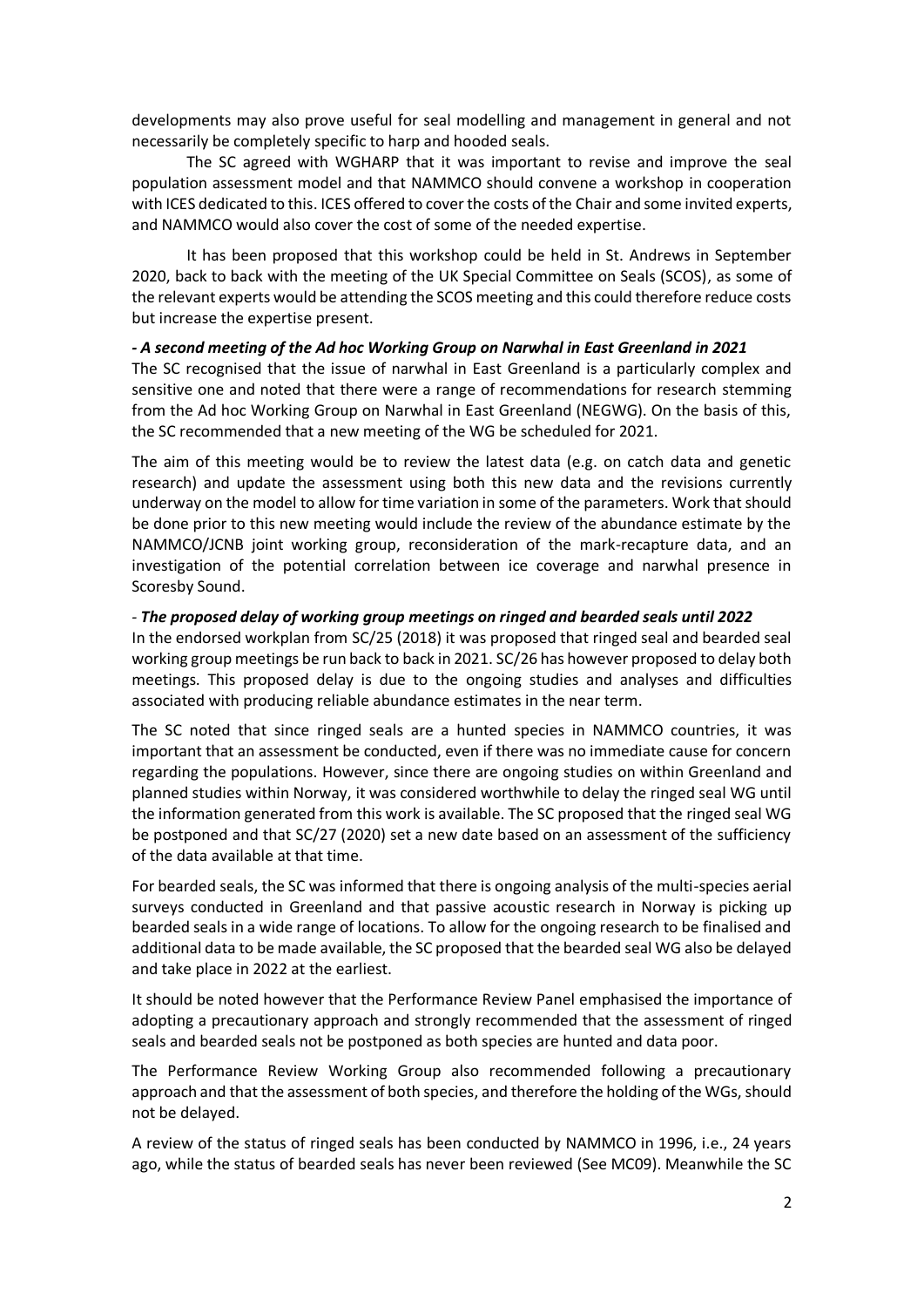has recommended the importance of working towards an assessment for over a decade. Both these WGs have been delayed for several years, based on a lack of data and ongoing studies.

The General Secretary proposes that one way to proceed may be to agree to convene the WGs in 2022 at the latest and task them to conduct a thorough review of the existing data. If they still consider that the necessary data for conducting an assessment of the stocks is not available, they should then and identify which data essential to the different stock assessment are still missing and for which collection should be prioritised by the parties involved.

## 2. COMMITTEE ON HUNTING METHODS

| 2020                                                                                                                                  | 2021                                                                                                                                              | 2022 |
|---------------------------------------------------------------------------------------------------------------------------------------|---------------------------------------------------------------------------------------------------------------------------------------------------|------|
| Finalising instruction video on<br>handling Whale grenade 99 -<br>narratives in English<br>Planning the Expert group<br>meeting (EGM) | <b>EGM</b><br>Hunting efficiency of small<br>cetaceans and hunting methods<br>where the combined use of<br>harpoon and rifle is not one<br>weapon |      |

The next CHM meeting is planned for 26 and 27 August 2020. Generally, one annual meeting planned each calendar year.

NAMMCO 27 had endorsed the proposal to convene two events in 2020:

- An EGM on hunting efficiency of small cetaceans as a follow up to the 2011 EGM
- A Workshop or EGM on methods where the combined use of harpoon and rifle is not one weapon.

They should be organised back to back due to overlap in participation and focus. NOK 100 000 was tentative set aside on the 2020 budget.

The CHM saw it as beneficial to combine the two events. The EGM on small cetaceans would address members responses to recommendations given in the 2011 EGM and review possible new information on hunting methods for small cetaceans. Special focus would be on hunting methods where death is not immediate, e.g. types of hunts requiring harpooning before killing in order not to lose the animal, or netting. The WS/EGM would have the same focus but be extended to also include large whales.

CHM discussed the format, whether this should be a WS or an EGM, or a combination of the two. EGMs dealing with assessment of killing methods considering inter alia time to death data have been smaller events. Participation of experts (veterinarians, biologist, statisticians and hunters) have been by invitation only. Workshops on all other aspects than assessment of TTD have typically been open for all interested parties and have attracted a larger group of people. The WS have been open to ensure transparency as this has been viewed as valuable and important towards the outside world. Members held different opinions regarding format but concluded that it should be organised as an EGM.

CHM urged Greenland to finalise the analysis of TTD data for beluga and narwhal prior to the EGM and recommended that the Faroe Islands undertake structured examinations and develop a spinal lance blade that will improve the dolphin hunt.